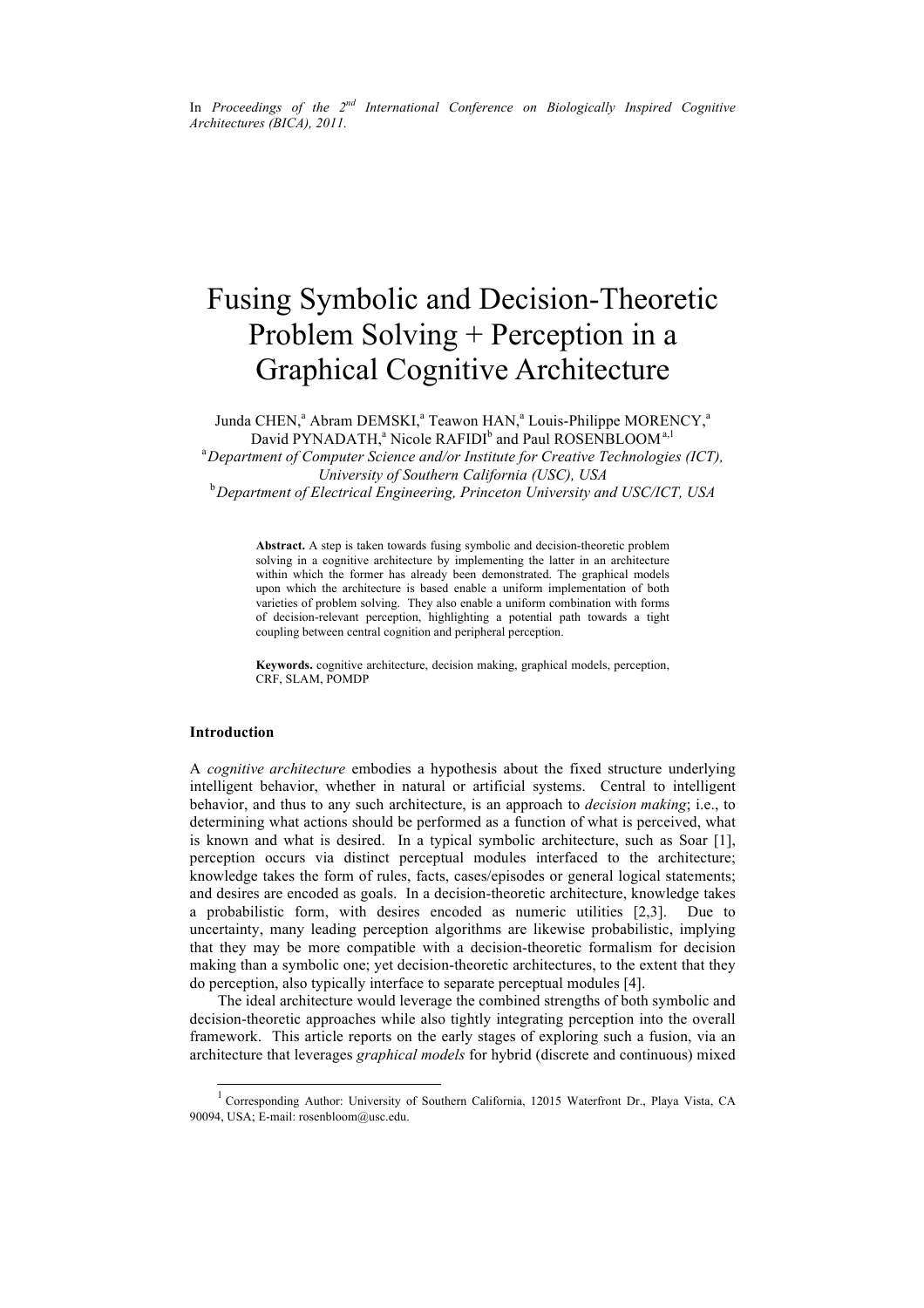(symbolic and probabilistic) behavior [5,6]. Earlier work showed how such a graphical architecture could reproduce a standard form of symbolic decision making, based on how the Soar architecture uses long-term memory to generate candidate operators representing actions and evaluate them to yield preferences among them, and then selects among them via a preference-based decision procedure [7]. Soar also has the ability to interface with perceptual modules and to reflect when existing knowledge is inadequate for generating or evaluating operators; e.g., when evaluation knowledge is insufficient, it can engage in reflective search to determine which operators best reach the goal. This form of reflective search, which is central to symbolic problem solving, has also been demonstrated in the graphical architecture.

Here the focus is on incorporating into the same graphical models that underlie the architecture's memory and symbolic decision making: (1) a decision-theoretic approach to operator evaluation that is based on partially observable Markov decision problems (POMDPs); and (2) perception that probabilistically grounds decision making in the uncertain external environment. Out of the wide space of probabilistic perceptual algorithms, two are considered that combine state-of-the-art performance on dynamic multi-step perceptual problems with natural mappings to graphical models: conditional random fields (CRFs) [8] and simultaneous localization and mapping (SLAM) [9]. Although some work has been done on the mapping aspect of SLAM within the graphical architecture, the material here is limited to localization.

A set of experiments in a simple 1D navigation task is included to verify that the combined graph works as expected within the graphical architecture, and to begin exploring some of its resulting properties. But the main result here is qualitative: demonstrating the feasibility of fusing symbolic and decision-theoretic models of problem solving, while also coupling tightly with a uniform implementation of decision-relevant perception – to yield a secondary form of fusion between central cognition and peripheral perception – within a theoretically elegant graphical cognitive architecture. This pair of fusions contributes in two ways towards architectures capable of broad yet uniformly implemented and tightly integrated functionality.

The overall focus in graphical models is *computational* – specifically on efficient computation over complex multivariate functions by decomposing them into products of simpler functions – rather than *biological*, but graphical models do share many of the attributes of neural networks – performing limited forms of local computation on numeric messages within a graph-structured long-term memory – and a number of neural network algorithms map directly onto them [10]. There is thus an abstract form of biological inspiration, plus potential applicablity to more directly inspired work.

## **1. The Graphical Models**

The backbone of each of the three techniques to be integrated with symbolic problem solving within the graphical architecture – POMDPs, CRFs and SLAM – consists of a chain of state variables over a sequence of time steps (Figure 1). The links between successive variables represent constraints over state transitions, which may encode transition probabilities –

 $P(X_i \mid X_{i-1})$  – or more general *potential functions*  $f_k(X_{i-1}, X_i)$  – whose



values convey information Figure 1: Graphical model (Markov network) for state transitions.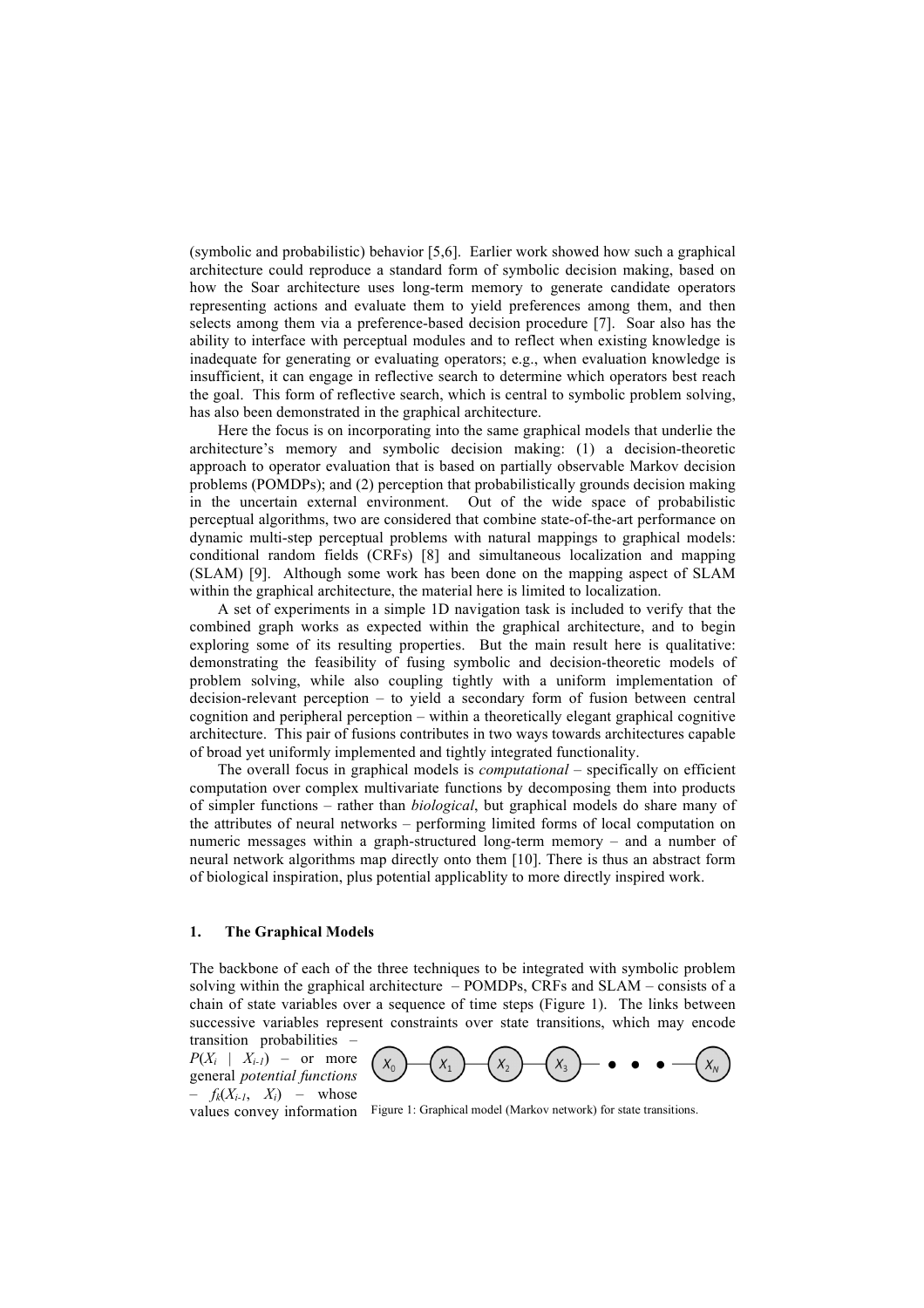about the relative likelihoods of the transitions. POMDPs and SLAM use conditional probabilities while CRFs use potentials, but in either case the entire graph expresses a joint distribution, or function, over its variables that decomposes into the product of the individual distributions or functions. For POMDPs and SLAM, the graph computes  $P(X_0,...,X_N) = \prod_{i=0}^N P(X_i | X_{i-1})$ , where  $X_i$  is null in  $P(X_0 | X_i)$  to yield the prior on  $X_0$ . CRFs omit priors and use potentials, but with the actual functions used in the product being weighted exponentials of the features, such as  $exp(\theta_k \cdot f_k(X_{i-1}, X_i))$ . The overall equation for CRFs thus becomes  $F(X_0, \ldots, X_N) = \exp(\sum \theta_k \cdot f_k(X_{i-1}, X_i))$ .

Attached to the states in this backbone are variables that represent observations of the world (Figure 2). The links connecting these observations to the states in which they occur – the ribs, to continue the metaphor – represent joint constraints over observations and states, expressed as further probabilities or potentials  $- P(O_i | X_i)$  or  $g_l$ ( $O_i$ ,  $X_i$ ) – that contribute to the overall product. This is how perception influences the state variables. Both CRFs and SLAM depend critically on observations across a sequence of states to jointly constrain the individual states. For example, in a CRF for word recognition that is based on observations of a sequence of letters, perceptions of all of the letters

jointly constrain the identification of each individual letter. In a POMDP there is an observation for the initial state,



but the later states in the chain are hypothetical during decision making, and thus do not involve observations. Figure 2: Graphical model (Markov network) for state transitions with observations.

For POMDPs and SLAM, action variables – representing operations that produce one state from another – are added to the transitions in this skeleton (Figure 3), extending the transition probabilities to  $P(X_i | X_{i-1}, A_{i-1})$ . The graphs in Figures 1 and 2 are Markov networks (aka Markov random fields), undirected graphical models over variable nodes, where there is a function implicitly defined over each pair of variables on a link. Markov networks can express functions over more than two variables, but this is awkward to display graphically. So we shift in Figure 3 to a more expressive type of graphical model that is central to the graphical architecture, *factor graphs*,



Figure 3: Graphical model (factor graph) for state transitions with observations (connected to states via mapping functions) and actions.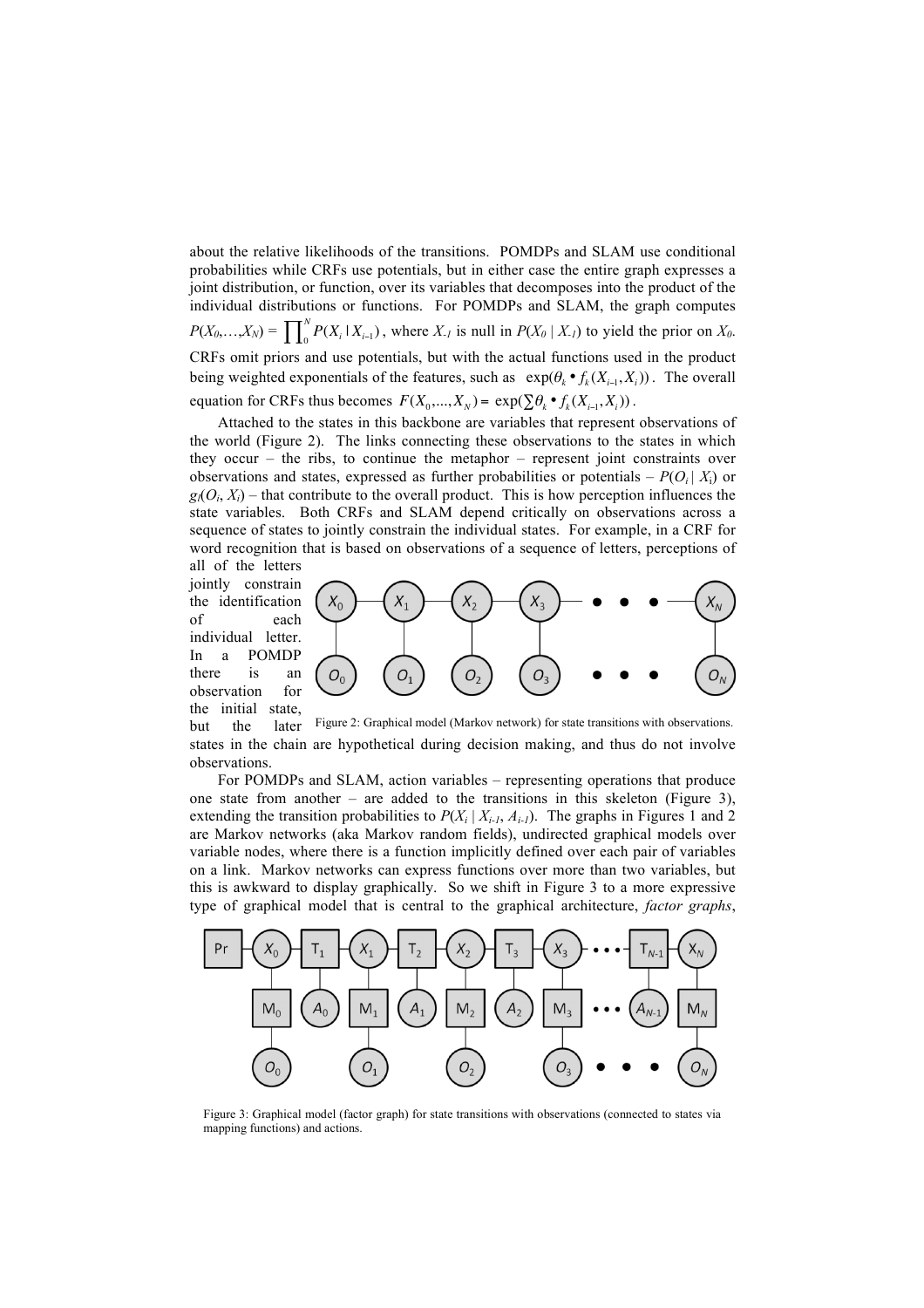which include explicit factor nodes for functions. Like Markov networks, factor graphs are undirected, but factor nodes now explicitly represent the distributions or functions, and each connects to all of its variables. In the figure, factor nodes are represented as squares, with the  $T_i$ 's transition functions, the  $M_i$ 's map functions that relate objects to locations, and Pr the prior distribution on the initial state. All of the T*i*'s implement the same function, as do the M*i*'s.

To support operator evaluation via POMDPs, the graph must also include utility variables linked to future states, so that action distributions are based not only on the current state but on what is to be achieved (Figure 4). Essentially, constraint from localization flows forward in time while constraint from utility flows backwards. The overall result is effectively a dynamic decision network (DDN), although one in which decomposition of state variables – a significant feature generally in DDNs – has not so far been considered. This graph supports a different form of lookahead search from what is the norm in symbolic problem solving, and thus from what has been implemented already in a Soar-like manner in the graphical architecture. In the POMDP, the state variable at each time step represents a distribution over all possible states of the system at that step, possibly including the full combinatoric set of states in the problem space. The transition function represents a distribution over the states resulting from applying each possible action to each possible previous state. A single lookahead graph of a fixed length thus represents a probabilistic search to that depth.



Figure 4: Graphical model (factor graph) with utility functions added for states.

Some years ago a distinction was introduced within Soar between *problem space search* and *knowledge search*, which maps onto various forms of dual process theory in psychology. Problem space search occurs across decisions. It is slow and serial, but provides an open-ended, potentially combinatoric search over an implicitly defined space, with the possibility of exploiting any available knowledge to help control the search. Knowledge search occurs within a single decision. It is fast and parallel, but can only search over a space that is explicitly defined by the existing memory structures, with no ability to use additional knowledge to control this search. The POMDP extends Soar's original notion of knowledge search to probabilistic lookahead that is combinatoric yet bounded by the memory structures. Still, as in Soar, when the evaluation knowledge derived from this knowledge search is insufficient to make a decision, there is a possibility of unbounded reflective problem space search.

The full graph that has been implemented (Figure 5) can be viewed as decomposing into three modules – one each for CRF perception, SLAM localization,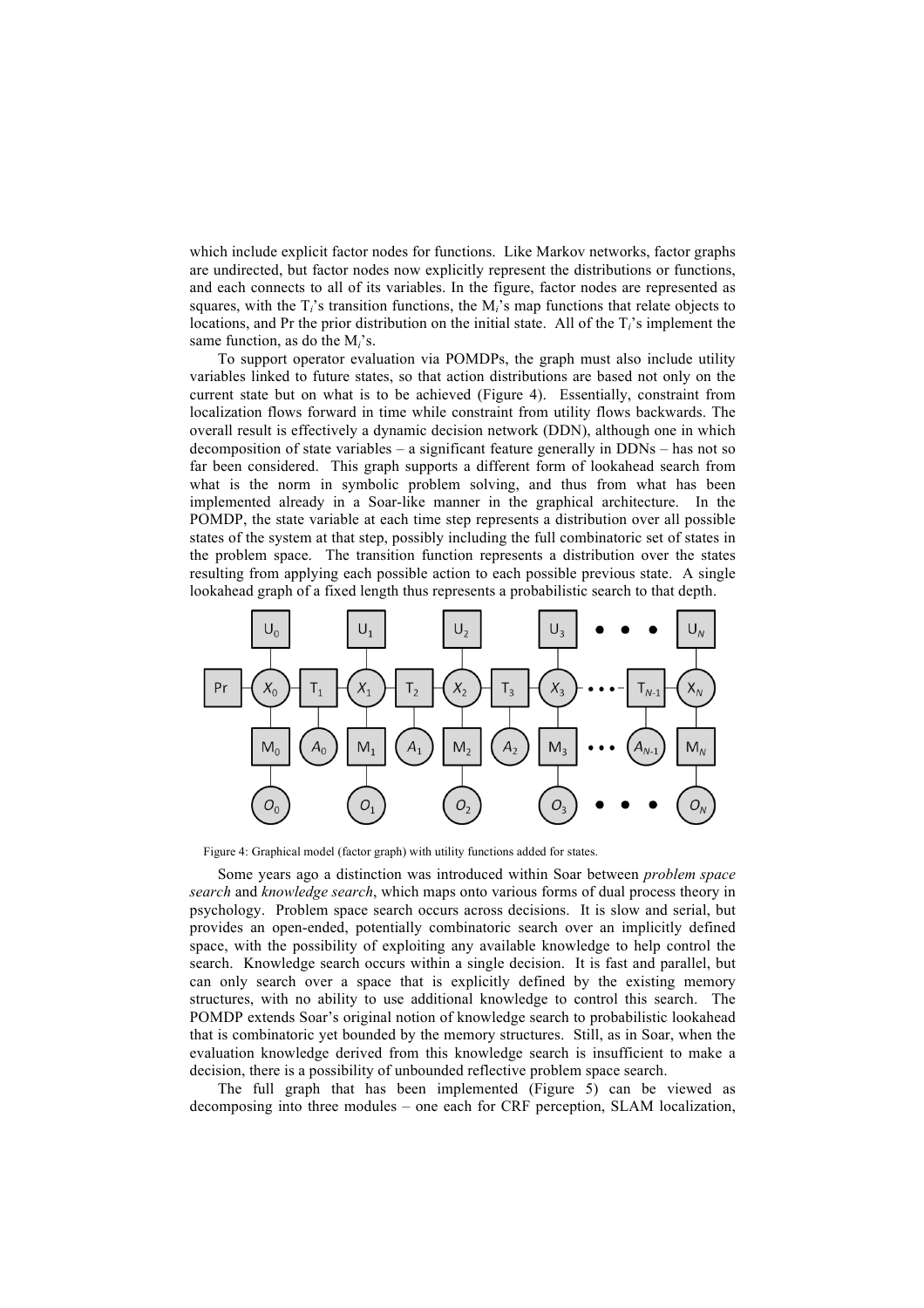and POMDP action choice – that interact through shared variable nodes; although they are all actually implemented in a uniform manner within a single factor graph. The CRF and SLAM jointly concern the past and present, while the POMDP concerns the future. The CRF computes a distribution over the possible objects  $(O<sub>i</sub>)$  at the current and previous locations  $(X_i)$  from sensations  $(S_i)$ , using perception functions (sensationobject relations: P*i*) and object-transition functions (object-adjacency relations: OT*i*). Its backbone here is the perceived objects  $(O_i)$  rather than the locations  $(X_i)$ , with the ribs being the sensations  $(S_i)$ . There are three sensors  $(S^1-S^3)$ , each with its own perceptual function  $(P^1-P^3)$ . SLAM yields a distribution over the current location  $(X_0)$ from the object distributions (*Oi*) produced by the CRF and evidence about actions performed  $(A_i)$ , while using map functions (object-location probabilities:  $M_i$ ), movement-transition functions (probabilities of new locations given a location and an action:  $XT_i$ ) and the prior (Pr), which is uniform in our experiments. The POMDP chooses an action  $(A_0)$  that maximizes expected utility given the current-location distribution  $(X_0)$  provided by SLAM, using utility  $(U_i)$  and movement-transition  $(XT_i)$ functions. In addition to the shared variables, the one other source of interaction among the modules occurs during the training of the CRF, which takes into account SLAM's map function (M*i*) and SLAM/POMDP's transition function (XT*i*).



Figure 5: Complete graphical model (factor graph) for CRF+SLAM+POMDP.  $X_0$  is the current state and  $A_0$ is the action to be selected. Bold outlines indicate evidence nodes.

Each module involves bidirectional connectivity internally, and thus bidirectional sharing of information and uncertainty among variable nodes that are connected via factor nodes. The unidirectional connectivity shown across modules shouldn't be confused with the directionality in Bayesian networks. Here it concerns the flow of information – via messages passed by the summary product algorithm [11] – rather than the direction of probabilistic conditionality. By enabling flow from SLAM to the POMDP, but not in the reverse direction, the POMDP can exploit SLAM's localizations without the utilities used in POMDP's lookahead affecting localization.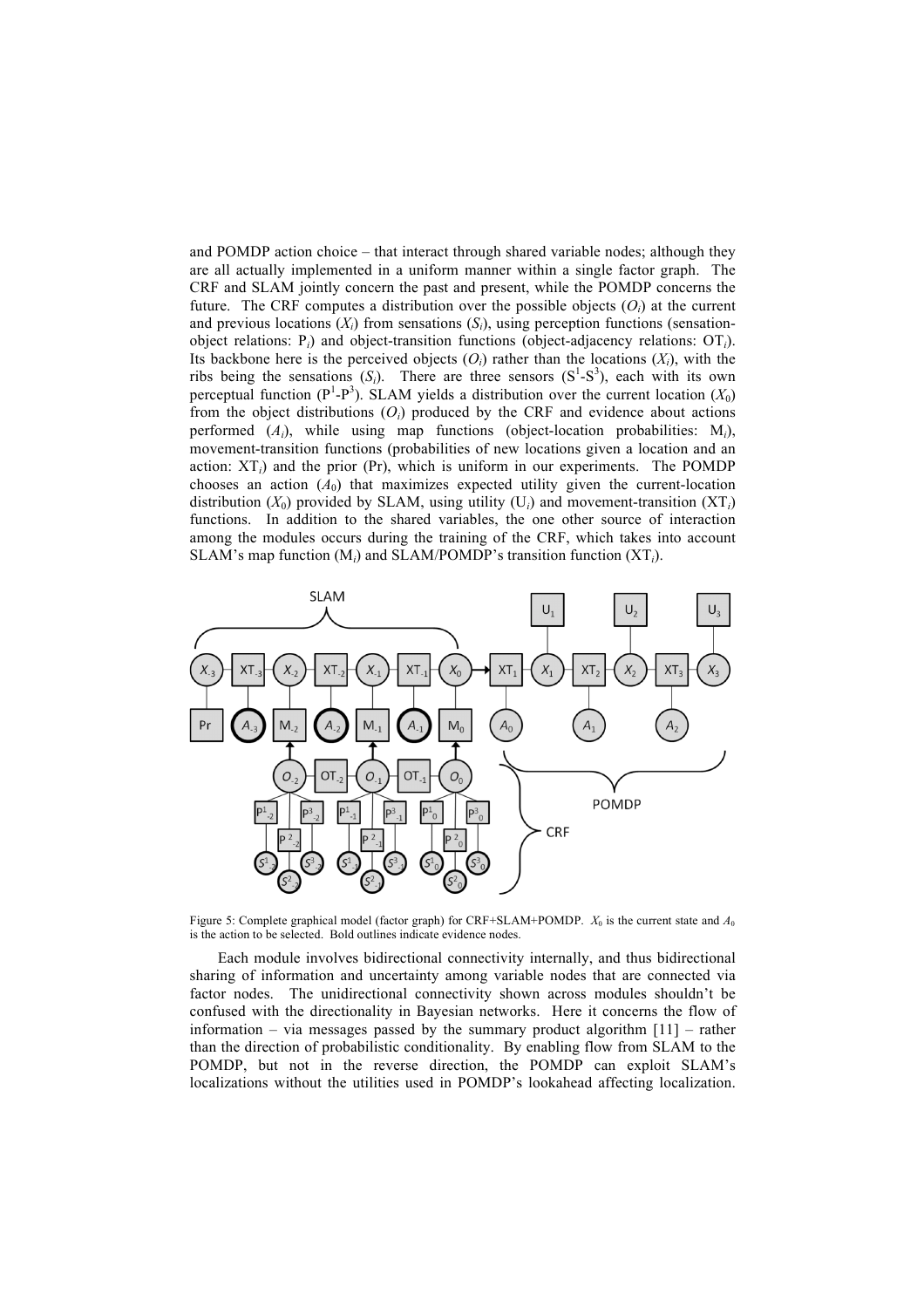Similarly, unidirectional flow from the CRF to SLAM implies bottom up perception without top-down feedback.

## **2. Implementation of a Movement Task in the Graphical Architecture**

A discrete 1D movement task has been implemented, where the goal is to reach a specified location, and the actions move a step to the right or left, or do nothing (Figure 6). This is a simple task that was chosen primarily to demonstrate that the combined graph works within the graphical architecture; however, it does include real world complexity stemming from: ambiguity in what is perceived, such as which wall is seen when a wall is perceived; errors in the perception functions that can lead to recognizing the wrong object; and actions that do not always behave as they are specified. The resulting uncertainty concerning both what is being perceived and where the agent is located calls for the kind of evidence combination across steps provided by the CRF and SLAM, and the probabilistic decision making provided by the POMDP.



Figure 6: Task environment with two walls, three doors, an initial location (I) and a goal location (G). The relative values of the utility function for this goal location can be seen in the square shading. From the initial state, a lookahead of at least three is needed here before any discrimination is provided.

The graph in Figure 5 is solved at each step to choose the action to perform given the available evidence. The selected action is then performed in the world – an environment simulator – where it usually behaves as specified, but may fail. The graph acts as a sliding window that considers a fixed distance into the past (via the CRF and SLAM) and the future (via the POMDP). After an action is performed, the existing evidence is slid back a step (via extra-architectural code) and new observations arrive. The CRF senses rectangles (doors and walls), circles (doorknobs), and colors (doors have distinctive colors), usually correctly but occasionally in error. From the current and (within window) past sensations, object distributions are created for each time step. SLAM leverages these object distributions, along with evidence about previous actions, to generate a distribution over the current location. The POMDP exploits this distribution to initiate a probabilistic lookahead that yields a distribution over the action to be chosen. The best action is then selected in working memory, and applied in the world, enabling the whole process to repeat.

This task has been implemented within the graphical architecture without building specialized CRF, SLAM, and POMDP algorithms into it. Instead, *knowledge* is added to long-term memory (LTM) and *evidence* to working memory (WM). Since general perception and learning mechanisms are not yet in place, external code is used to initialize WM and LTM. LTM is encoded via *conditionals* built from *conditions*, *actions*, *condacts*, and *functions*. Conditions, actions and condacts are specified as patterns over named predicates with typed arguments. Conditions and actions behave much as in rule systems, with conditions matching to working memory and actions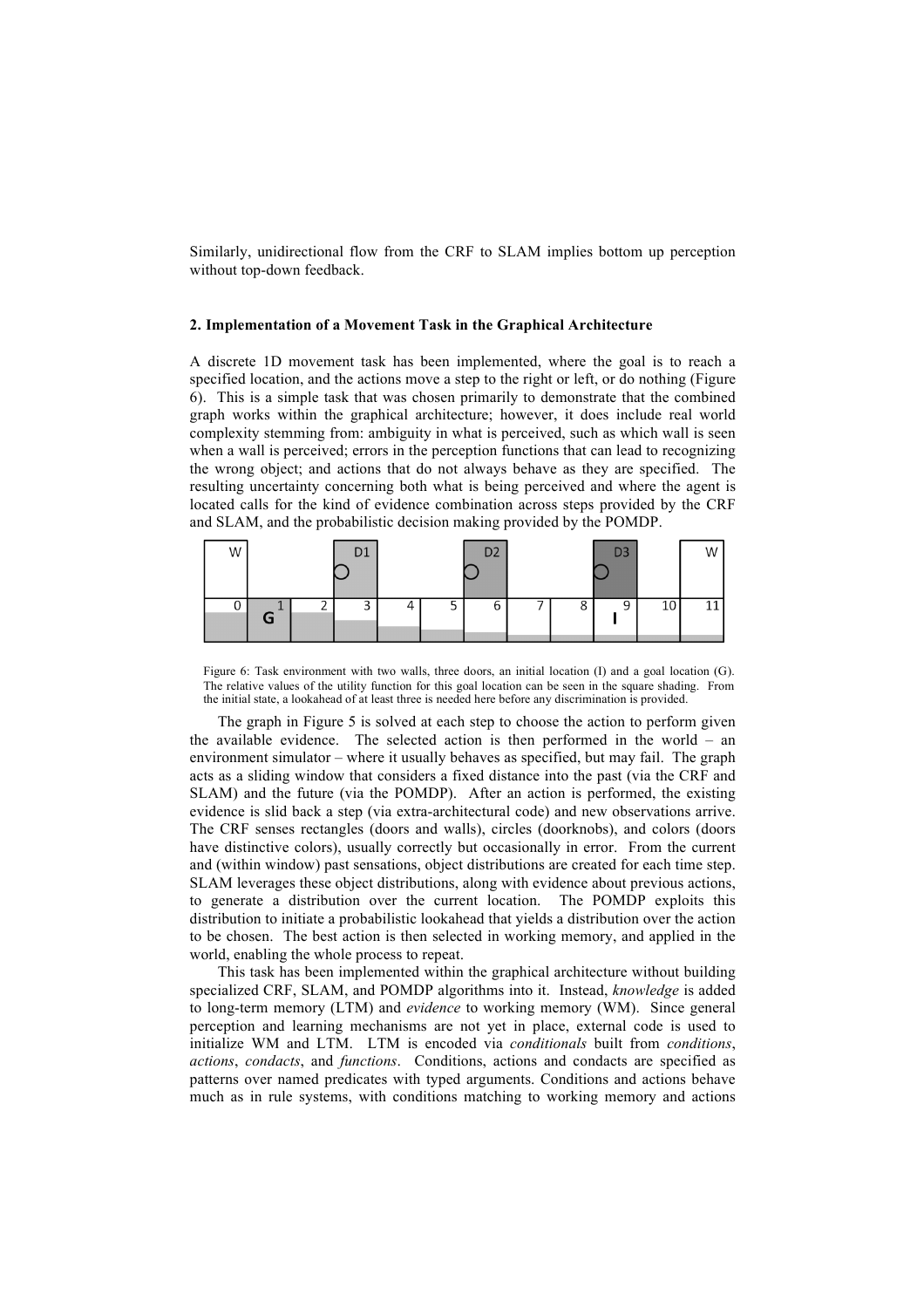proposing changes to it. Condacts – a neologism for *cond*itions and *act*ion*s* – meld these functionalities, by passing messages both from and to WM, to yield the bidirectional processing that is crucial in probabilistic graphical models. A conditional function defines a constraint over a combination of variables in the conditional.

Working memory includes a function for each predicate, with each compiling to a factor node to which variable nodes are attached. For each of the variable nodes in Figure 5 there is thus also an unshown WM factor node. Each conditional in LTM compiles to a factor subgraph, with across-conditional linkage based on common predicates, via sharing of WM nodes. The graphical architecture's compiler actually generates a factor graph that differs in some details from this nominal graph, even beyond the inclusion of WM factor nodes, but the two are logically equivalent. The graph shown, with three steps of input for localization plus a lookahead of three steps for action choice, compiles within the graphical architecture into 132 variable nodes

and 161 factor nodes (for 293 nodes total). The largest graph with which we've so far experimented uses ten steps of input for localization and five steps of lookahead. It requires 376 variable nodes and 451 factor nodes (for 827 nodes total).

```
CONDITIONAL 'Transition_X1_X2_A1
Condacts: (X1 location:x1)
           (X2 location:x2)
           (A1 action:a1)
Function: 1<0,0,∧>, 1<0,0,L>, .2<0,0,R>,
 0<0,1,∧>, 0<0,1,L>, .8<0,1,R>,
 0<1,0,∧>, .8<1,0,L>, 0<1,0,R>,
           ...
```
Figure 7: Location-transition conditional (∧ denotes no-move action).

The bidirectional links in the figure arise from condacts, with the factor nodes defined by functions. Figure 7, for example, shows the conditional for the transition probabilities from location  $X_1$  to location  $X_2$  via action  $A_1$ . Conditions specify the unidirectional interface links among modules, as shown in Figure 8 for map  $M_{-1}$ , and

are also used with actions to form rules that convert the results of operator evaluation into preferences for the next action, as shown

in Figure 9. Selection

```
CONDITIONAL 'Map_X-1_O-1
Conditions: (O-1 object:o-1)
Condacts: (X-1 location:x-1)
Function: .8<0,W>, .2<0,∧>, 0<0,{D1,D2,D3}>,
            .1<1,W>, .9<1,∧>, 0<1,{D1,D2,D3}>,
    ...
```
Figure 8: Map conditional for objects and locations (∧ denotes no object).

in this context occurs via the same code that drives selection in declarative memory and symbolic decision making [7]. Behavior then occurs over a sequence of *graph cycles*, each of which involves passing messages within the factor graph – via a variant of the summary product algorithm that uses a mixture of integration and maximization to summarize out variables at factor nodes – until quiescence, and then selected changes being made to working memory.

Three experiments have been run to verify that the combined graph works and to begin exploring its behavior. These vary: (1) the initial and goal locations, each from 0 to 11; (2) the

```
CONDITIONAL Acceptable
 Conditions: (A0 action:a0)
 Actions: (Selected operator:a0)
```
## Figure 9: Action-selection conditional.

localization length, from 1 to 10; and (3) the lookahead length, from 1 to 5. When parameters are not varying as part of an experiment, they are set to: the initial and goal locations, and the utility function shown in Figure 6; localization of 5 steps; and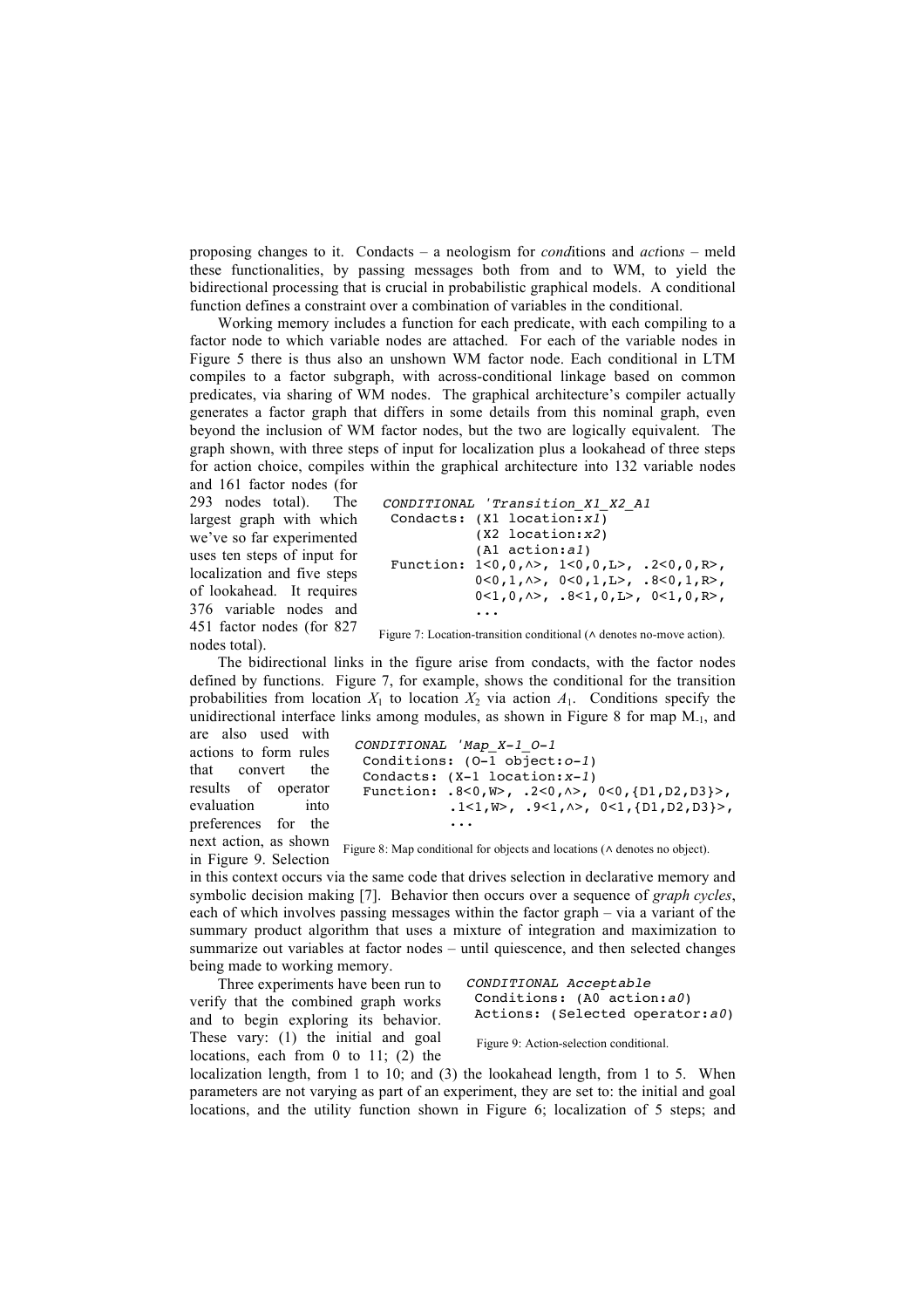lookahead of 3 steps. The localization subgraph is initialized with evidence for all prior steps that corresponds to what is sensed at the initial location, modulo noise, and the action of doing nothing.

The first experiment examined how the full graph worked across the space of problems, yielding overview data on its performance. The graph solved 78% of the 144 distinct problems within 30 cycles, with failures primarily due to the localization ambiguity resulting from empty starting locations, which all look alike. The solved problems required an average of 7802 messages/cycle and 14 seconds/cycle, <sup>2</sup> with an average ratio of 1.7 between the number of cycles to solve a problem and the minimum number of moves possible to solve it. Although the uncertainties and errors can thus lead to non-optimal moves, it usually recovers and solves the problem within 30 steps.

The second experiment evaluated the impact of varying the SLAM localization length from 1 (requiring 794 messages and 1 second per cycle) up to 10 (26447 messages and 34 seconds per cycle). Localization improved as the graph went from 1 to 6 steps, but then decreased from there. As the localization window got large, faulty observations and failed actions contaminated the localization process for too long (an issue that should be addressable by an incremental learning approach). The third experiment explored lookahead via the POMDP. Given the utility function plus the initial and final locations, a lookahead of 1 yielded random decisions, but anything more enabled it to head towards the goal. The strength of the correct action increased with lookahead length, as did the computational cost in terms of both messages per cycle (from 6621 to 9426) and time per cycle (from 11 to 20 seconds).

 The key result here is that the architecture yields behavior corresponding to a combination of CRF, SLAM, and POMDP from knowledge-driven activities on top of the architecture's theoretically elegant, hybrid mixed model of memory and processing – based on factor graphs and the summary product algorithm – rather than from extensions to the architecture. The same memory and decision-making capabilities earlier shown to support things like semantic and rule-based memories, as well as symbolic problem solving, also yield decision theoretic problem solving and perception. The main issue in these experiments is the cost of processing the graph. A cognitive architecture must achieve ~50 msec per cycle to model real-time human-like results. The timings here are off by two to three orders of magnitude. However, further optimizations plus parallelizing message passing do look to provide a promising route.

## **3. Summary and Future**

By investigating decision-theoretic problem solving (via a POMDP) in a graphical architecture that has already been shown capable of classical symbolic problem solving, a step has been taking towards fusing these distinct approaches. The uniform integration of perception (via a CRF), plus the localization it supports (via SLAM) for the POMDP, also demonstrates the additional potential for unification provided by this architectural approach, particularly between central cognition and peripheral perception.

Much additional progress is required beyond the step taken here. The POMDP work in isolation has shown that the graphical architecture enables a generic representation of time steps with a step variable – avoiding the need to replicate the

<sup>&</sup>lt;sup>2</sup> The timings for the three experiments are from different machines. The exact values aren't critical; it is the orders of magnitude that are significant.